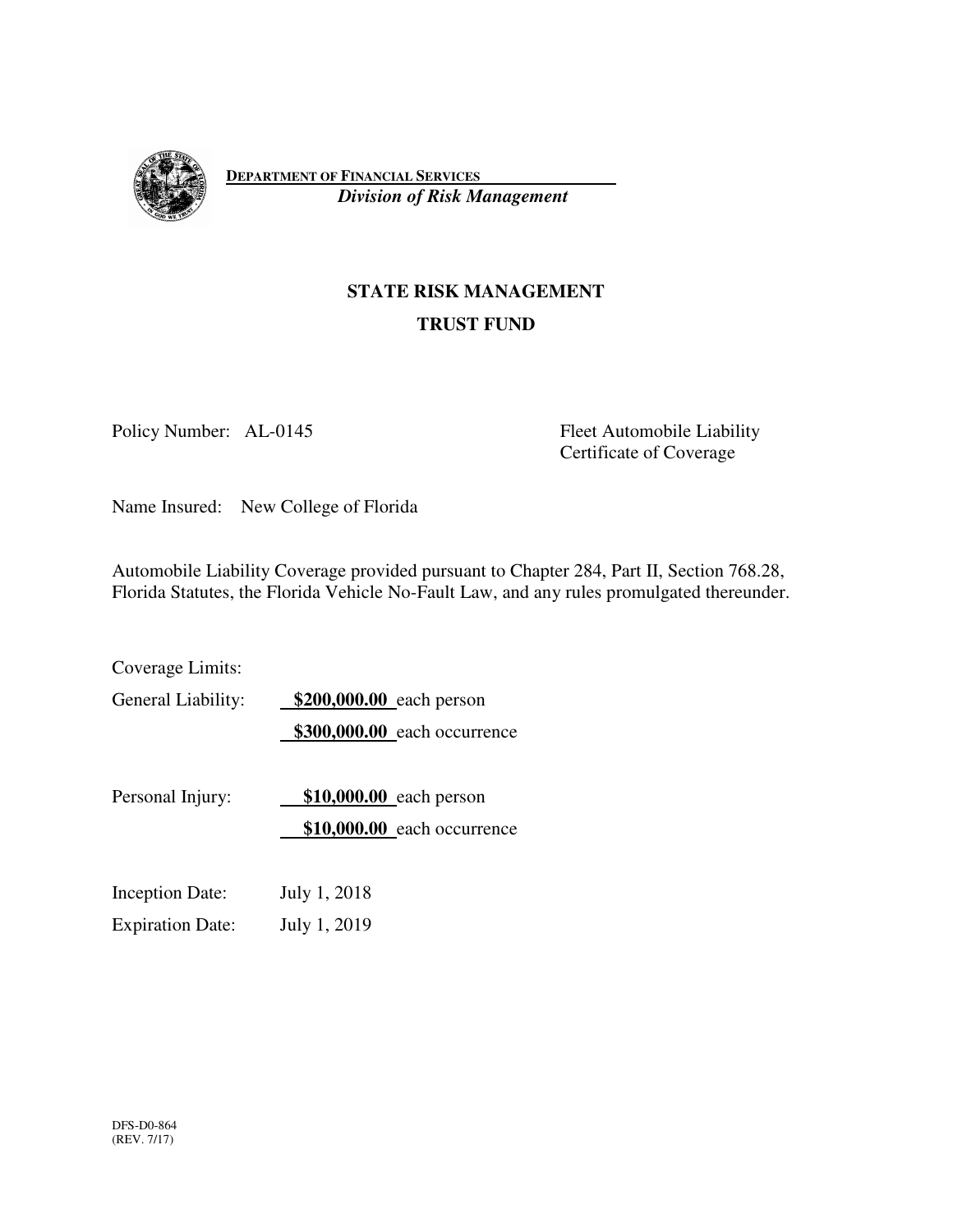

**DEPARTMENT OF FINANCIAL SERVICES**  *Division of Risk Management*

# **STATE RISK MANAGEMENT TRUST FUND FLEET AUTOMOBILE LIABILITY CERTIFICATE OF COVERAGE**

In consideration of the provisions and stipulations contained herein or added hereto and for the premium charged, the State Risk Management Trust Fund, hereinafter referred to as the "Fund", certifies that the State department or agency named in this certificate is hereby provided automobile liability coverage. Coverage shall be effective on the inception date at 12:01 a.m. standard time.

This certificate is comprised of the foregoing provisions and stipulations, together with such other provisions and stipulations as may be added hereto by the Fund in the future:

#### **I. LIABILITY COVERAGE**

**A. Coverage - Bodily Injury and Property Damage**

To pay on behalf of the insured all sums which the insured shall become legally obligated to pay (but not to exceed the statutory limits as set forth by Section 768.28, Florida Statutes) for damages because of bodily injury, sickness or disease, including death at any time resulting therefrom (hereafter called bodily injury), sustained or alleged to have been sustained by any person or persons or injury to or destruction of property including loss of use thereof (hereafter called property damage), arising out of the ownership, maintenance, or use including loading or unloading of any owned, hired or non-owned automobile, caused by the negligent or wrongful act or omission of any officer, employee, agent or volunteer of the named insured, as such terms may be further defined herein or by administrative rule, while acting within the scope of his office or employment, pursuant to the provisions and limitations of Chapter 284, Part II and Section 768.28, Florida Statutes.

- **B. Defense, Settlement, Supplementary Payments** With respect to such coverage as is afforded by this certificate, the Fund shall:
	- (a) defend any proceeding against the insured seeking such benefits and any suit against the insured alleging such injury and seeking damages on account thereof, even if such proceeding or suit is groundless, false, or fraudulent. The Fund will investigate all claims filed against the insured in order to determine the legal liability of the insured and to determine damages sustained by the claimant. The Fund will negotiate, settle, or deny the claim based on these findings and appropriate Florida law.
	- (b) pay all premiums on bonds to release attachments and on appeal bonds required in any such defended suit for an amount not in excess of the applicable limit of liability of this certificate;
	- (c) pay all expenses incurred by the Fund, all costs taxed against the insured in any such suit and all interest accruing after entry of judgment until the Fund has paid, tendered, or deposited in court such part of such judgment as does not exceed the limit of the Fund's liability thereon;
	- (d) pay expenses incurred by the insured for such immediate medical relief to others as shall be imperative at the time of the accident.

#### **C. Definitions**

The following definitions shall apply to liability coverages established herein:

- (a) Named Insured The department or agency named herein.
- (b) Insured The unqualified word "insured" shall include the State department or agency named herein, their officers, employees, agents, or

volunteers acting within the course and scope of employment.

- (c) Volunteer Any person who of his own free will, provides goods or services to the named insured, with no monetary or material compensation as defined in Chapter 110, Part IV, Florida Statutes.
- (d) Agent Any person not an employee, acting under the direct control and supervision of a state agency or department, for the benefit of a state agency or department.
- (e) Automobile A land motor vehicle, motorcycle, trailer, or semi-trailer designed and licensed for use on public roads (including machinery or apparatus attached thereto), but does not include mobile equipment.
- (f) Owned Automobile An automobile owned by the named insured or leased under contract for six months or more.
- (g) Hired Automobile An automobile used under contract in behalf of or loaned to the named insured, provided such automobile is not owned by or leased under contract for six months or more, or registered in the name of (1) the named insured, or (2) an executive officer thereof, or (3) an employee or agent of the named insured who is granted an operating allowance for the use of such automobile.
- (h) Non-owned Automobile Any automobile which is not an owned or hired automobile.
- Trailer The word trailer includes semi-trailer.
- (j) Mobile Equipment A land vehicle (including machinery or apparatus attached thereto), whether or not self-propelled; (1) not subject to motor vehicle registration, or (2) maintained for use exclusively on premises owned by or rented to the named insured, including the ways immediately adjoining, or (3) designed for use principally off public roads, or (4) designed or maintained for the sole purpose of affording mobility to equipment of the following types forming an integral part of or permanently attached to such vehicle; power cranes, shovels, loader, diggers and drills; concrete mixers (other than the mix-in-transit type); graders, scrapers, rollers and other road construction or repair equipment; air compressors, pumps and generators, including spraying, welding and building cleaning equipment; and geophysical exploration and well-servicing equipment.

# **D. Exclusions**

This certificate does not apply to:

- (a) any claim or judgment for punitive damages;
- (b) interest for the period prior to judgment;
- (c) that portion of the claim or judgment which is in excess of the statutory limits of liability;
- (d) any judgment entered personally against any insured where the insured was found to have acted in bad faith or with malicious purpose or in a manner exhibiting wanton and willful disregard of human rights, safety, or property;
- (e) liability assumed by the insured under any contract or agreement;
- (f) any obligation for which the named insured or any carrier as his insurer may be held liable under workers'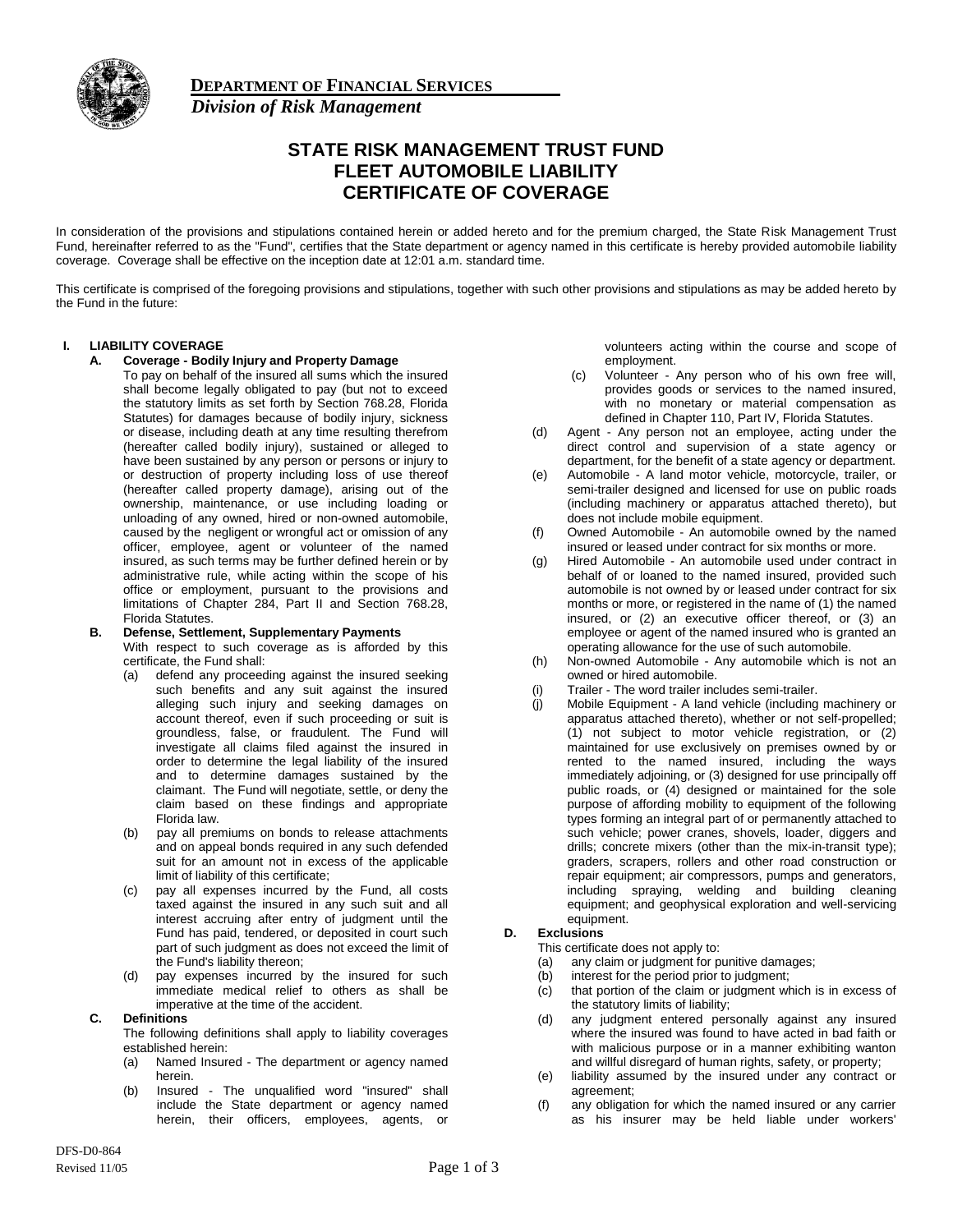compensation, unemployment compensation or disability benefits law, or under any similar law;

- (g) the owner of a hired automobile or any agent or employee of any such owner;
- (h) to any action which may be brought against the State department or agency named herein by anyone who unlawfully participates in riot, unlawful assembly, public demonstration, mob violence, or civil disobedience if the claim arises out of such riot, unlawful assembly, public demonstration, mob violence, or civil disobedience;
- (i) damage or destruction to property owned by the insured;
- (j) liability related in any way with nuclear energy.

#### **E. Conditions**

1. Premium

Premium charges shall be assessed in accordance with the provisions of Chapter 284, Part II, Florida Statutes, and any rules promulgated thereunder, utilizing a retrospective rating arrangement premium calculation method whereby 80% of the premium is based on losses actually incurred by the insured and 20% is based on the changes in risk exposures (vehicles, etc.) of an insured. The premium must be paid promptly by an insured agency from its operating budget upon receiving the premium bill or invoice.

- 2. Insured's duties in the Event of Occurrence, Claim or Suit
	- (a) In the event of an occurrence, written notice containing particulars sufficient to identify the insured along with reasonably obtainable information with respect to the time, place and circumstances thereof, and the names and addresses of the injured and all known witnesses, shall immediately be given by or for the insured to the Fund.
	- (b) If claim is made or suit is brought against the insured, the insured shall immediately forward to the Fund every demand, notice, summons, or other process received by him or his representative. Failure by the insured to advise the Fund of a claim or suit prior to a settlement or agreement or the insured otherwise obligating itself, shall void coverage by the Fund for that claim.
	- (c) The insured shall cooperate with the Fund and, upon the Fund's request, assist in making settlements in the conduct of suits and in enforcing any right of contribution or indemnity against any person or organization who may be liable to the insured because of injury or damage with respect to which coverage is afforded under this contract and the insured shall upon request, make available all agency records pertaining to a specific claim, shall attend hearings and trials and assist in securing and giving evidence and obtaining the attendance of witnesses. The insured shall not, except at his own cost, voluntarily make any payment, assume any obligation, or incur any expenses other than for first aid to others at the time of accident.
- 3. Limits of Liability

The limits of liability expressed as applicable to "each person" is the limit of the Fund's liability for all damages including damages for care and loss of services, arising out of bodily injury and property damage sustained by one person as a result of any one occurrence; but the total liability of the Fund for all damages sustained by two or more persons as a result of any one occurrence shall not exceed the limit of liability as applicable to "each occurrence".

4. Insurance If there is insurance applicable to any claim, the coverage extended by this certificate shall not apply, except as excess insurance over any and all other available coverage.

#### **II. PERSONAL INJURY PROTECTION A. Coverage**

DFS-D0-864 Revised 11/05 Page 2 of 3 The Fund will pay to:

- (a) any insured injured while occupying an owned vehicle, or
- any other person injured while occupying the owned motor vehicle or while a pedestrian through being struck by the owned motor vehicle, in accordance with the Florida Motor Vehicle No-Fault Law, the following benefits:
	- (1) eighty percent (80%) of all reasonable and necessary medical expenses, and
	- (2) sixty percent (60%) of all loss of gross income and loss of earning capacity per individual from inability to work proximately caused by the injury sustained by the injured person, plus all expenses reasonably incurred in obtaining from others ordinary and necessary services in lieu of those that, but for the injury, the injured person would have performed without income for the benefit of his household, and
	- (3) funeral, burial or cremation expenses in an amount not to exceed \$5,000.00 per individual, incurred as a result of bodily injury caused by an accident arising out of the ownership, maintenance or use of an owned motor vehicle.

# **B. Exclusions**

- This insurance does not apply:
	- (a) to an insured while occupying a motor vehicle of which the named insured is not the owner and which is not an owned motor vehicle under this coverage;
	- (b) to any person while operating the owned motor vehicle without the express or implied consent of the authorized person employed by the named insured;
	- (c) to any person, if such person's conduct contributed to his bodily injury under any of the following circumstances:
		- (1) causing bodily injury to himself or herself intentionally; or
		- (2) while committing a felony;
	- (d) to the extent that benefits are paid or payable under any workers' compensation law or Medicaid program;
	- (e) to any pedestrian, other than an insured, not a legal resident of the State of Florida;
	- (f) to any person, including an insured, if such person is the owner of a motor vehicle with respect to which security is required under Florida's Motor Vehicle No-Fault Law;
	- (g) to any person, including an insured, who is entitled to personal injury protection benefits from the owner of a motor vehicle which is not an owned motor vehicle under this endorsement or from the owner's insured;
- (h) to any person who sustained bodily injury while occupying a motor vehicle located for use as a resident or premises;
- (i) to any person who is incarcerated by the State, a ward of the State, or whose medical needs are otherwise provided for by the State of Florida or other governmental entity.

#### **C. Limits of Liability: Other Insurance**

Regardless of the number of persons insured, policies or bonds applicable, vehicles involved, or claims made, the total aggregated limit of personal injury protection benefits available under the Florida Motor Vehicle No-Fault Law from all sources combined, including this coverage, for all loss and expense incurred by or on behalf of any person who sustained bodily injury as the result of any one accident shall be \$10,000.00, provided that payment for funeral, cremation or burial expenses included in the foregoing shall in no event exceed \$2,500.00. Any statutory changes in the amount of these benefits will automatically supersede the amount stated in this Certificate of Coverage.

If benefits have been received under the Florida Motor Vehicle No-Fault Law from any insurer for the same item of loss and expense for which benefits are available under this coverage, the Fund shall not be liable to make duplicate payments to or for the benefit of the injured person.

**D. Definitions**